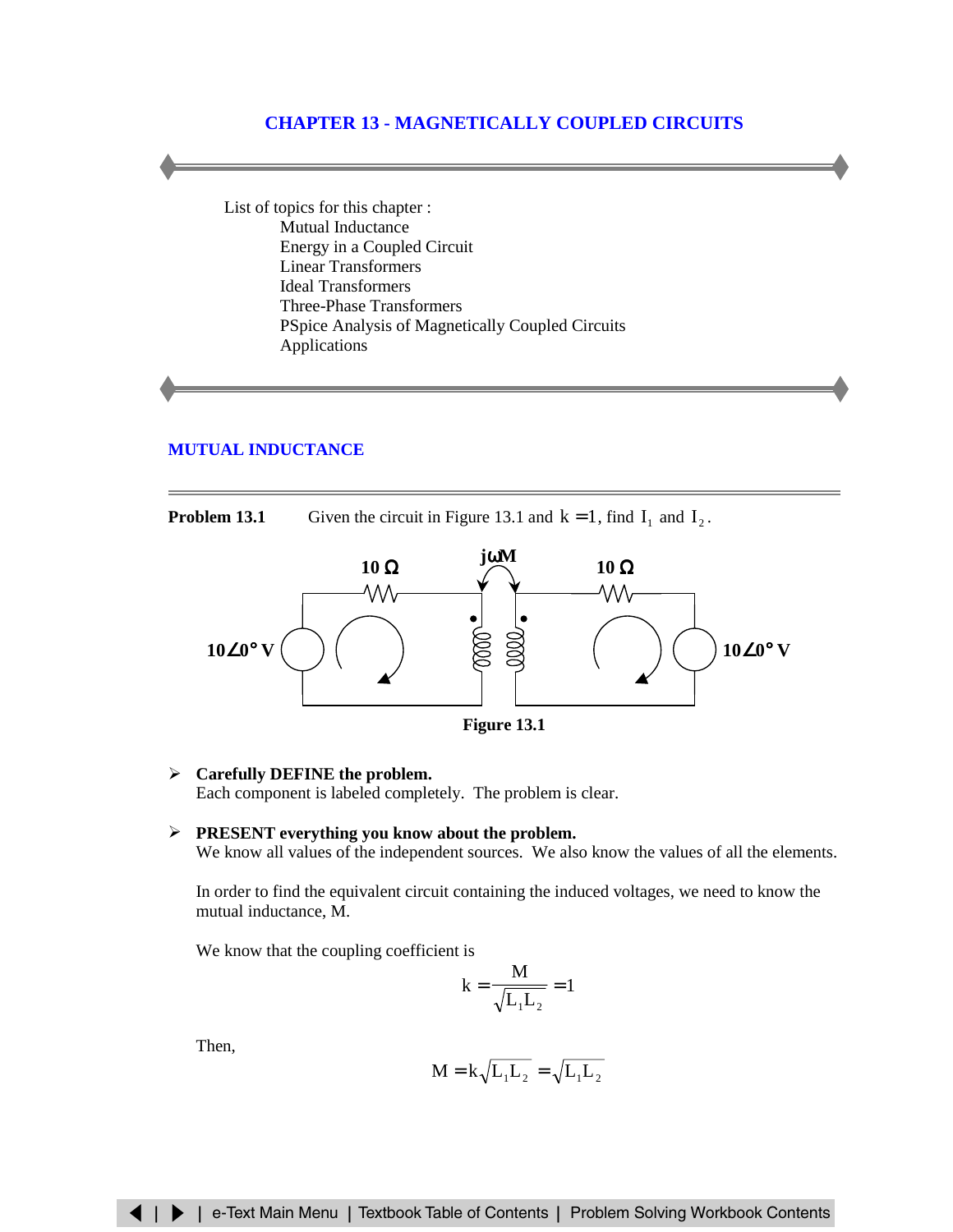<span id="page-1-0"></span>¾ **Establish a set of ALTERNATIVE solutions and determine the one that promises the greatest likelihood of success.**

The three solution techniques that can be used are nodal analysis, mesh analysis, and basic circuit analysis. The goal of the problem is to find two currents. Hence, mesh analysis will be used.

### ¾ **ATTEMPT a problem solution.**

From the circuit in Figure 13.1, we can see that  $j\omega L_1 = j\omega L_2 = j10$ .

Thus,

$$
\omega
$$
L<sub>1</sub> =  $\omega$ L<sub>2</sub> = 10 and L<sub>1</sub> = L<sub>2</sub> = L.

Hence,

$$
M = \sqrt{L_1 L_2} = L
$$
 and  $j\omega M = j\omega L = j10$ .

So, the equivalent circuit is



Now, using mesh analysis,

Loop 1: 
$$
-10+10I_1 + j10I_1 - j10I_2 = 0
$$
  
\n $(10+j10)I_1 - j10I_2 = 10$   
\n $(1+j)I_1 - jI_2 = 1$ 

Loop 2: 
$$
-j10I_1 + j10I_2 + 10I_2 + 10 = 0
$$

$$
-j10I_1 + (10 + j10)I_2 = -10
$$

$$
-jI_1 + (1 + j)I_2 = -1
$$

In matrix form,

$$
\begin{bmatrix} 1+j & -j \\ -j & 1+j \end{bmatrix} \begin{bmatrix} I_1 \\ I_2 \end{bmatrix} = \begin{bmatrix} 1 \\ -1 \end{bmatrix}
$$

$$
\begin{bmatrix} 1+i & i \end{bmatrix}
$$

or

$$
\left[\begin{array}{c} I_1 \\ I_2 \end{array}\right] = \frac{\left[\begin{array}{cc} 1+j & j \\ j & 1+j \end{array}\right]}{\Delta} \left[\begin{array}{c} 1 \\ -1 \end{array}\right]
$$

where  $\Delta = (1 + i)^2 - (-i)^2 = (1 + i2 + i^2) - i^2 = 1 + i2$ .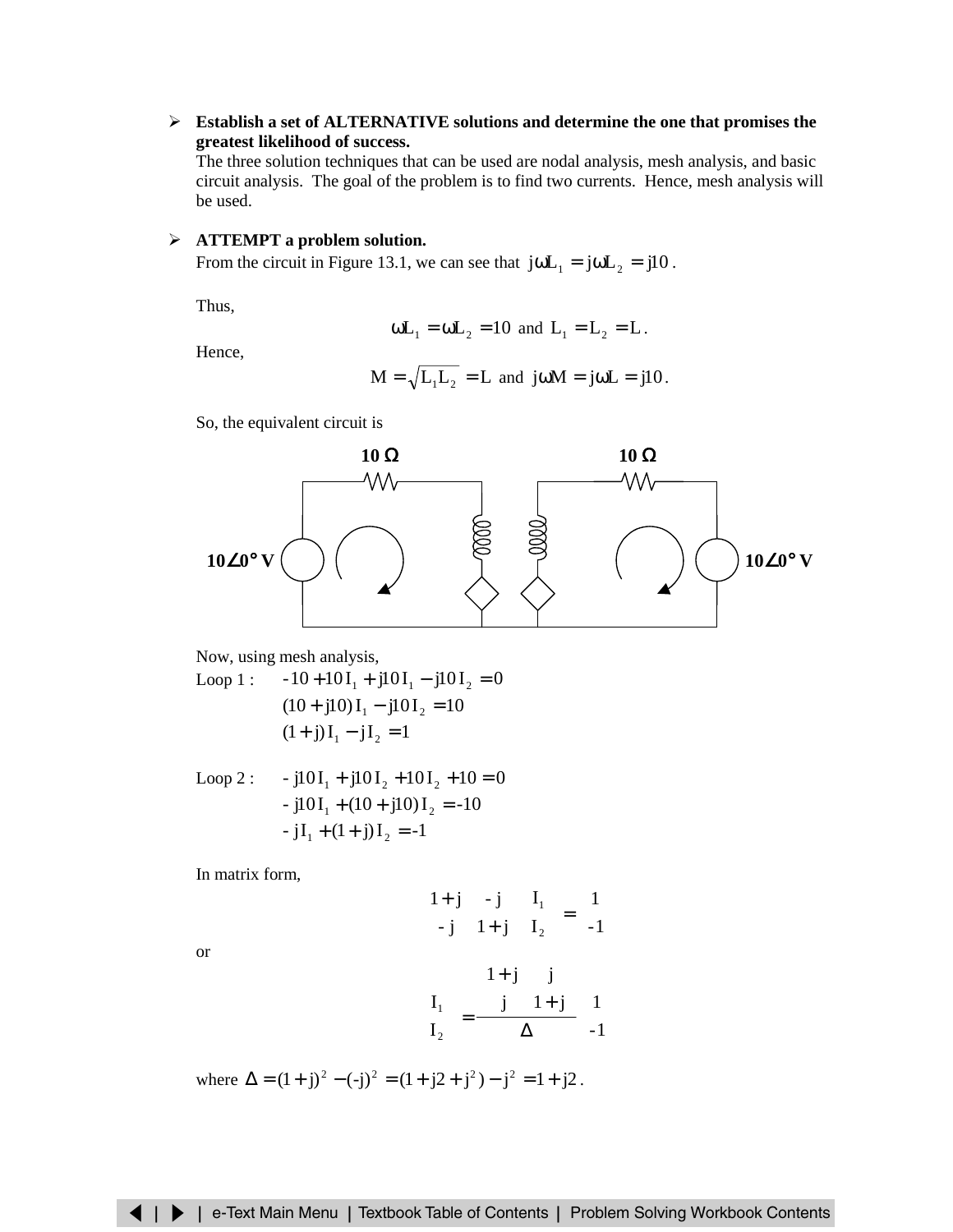Now,

$$
\begin{bmatrix} \mathbf{I}_1 \\ \mathbf{I}_2 \end{bmatrix} = \begin{bmatrix} \frac{1+j}{1+j2} & \frac{j}{1+j2} \\ \frac{j}{1+j2} & \frac{1+j}{1+j2} \end{bmatrix} \begin{bmatrix} 1 \\ -1 \end{bmatrix}
$$

Therefore,

$$
I_1 = \frac{1+j-j}{1+j2} = \frac{1}{1+j2} = \frac{1\angle 0^{\circ}}{\sqrt{5}\angle 63.43^{\circ}} = 0.4472\angle -63.43^{\circ} A
$$
  

$$
I_2 = \frac{j-(1+j)}{1+j2} = \frac{-1}{1+j2} = \frac{1\angle 180^{\circ}}{\sqrt{5}\angle 63.43^{\circ}} = 0.4472\angle 116.57^{\circ} A
$$

### ¾ **EVALUATE the solution and check for accuracy.** Use KVL to check the solution.

The equation produced by KVL of the left loop is  $-10 + 10I_1 + j10I_1 - j10I_2 = 0$ 

The equation produced by KVL of the right loop is  $10 - j10I_1 + j10I_2 + 10I_2 = 0$ 

Inserting the values for  $I_1$  and  $I_2$  results in valid equations. Thus, our check for accuracy was successful.

¾ **Has the problem been solved SATISFACTORILY? If so, present the solution; if not, then return to "ALTERNATIVE solutions" and continue through the process again.** This problem has been solved satisfactorily.

$$
I_1 = 0.4472 \angle -63.43^{\circ} A \qquad I_2 = 0.4472 \angle 116.57^{\circ} A
$$

**Problem 13.2** *[13.1]* For the three coupled coils in Figure 13.1, calculate the total inductance.



**Figure 13.1**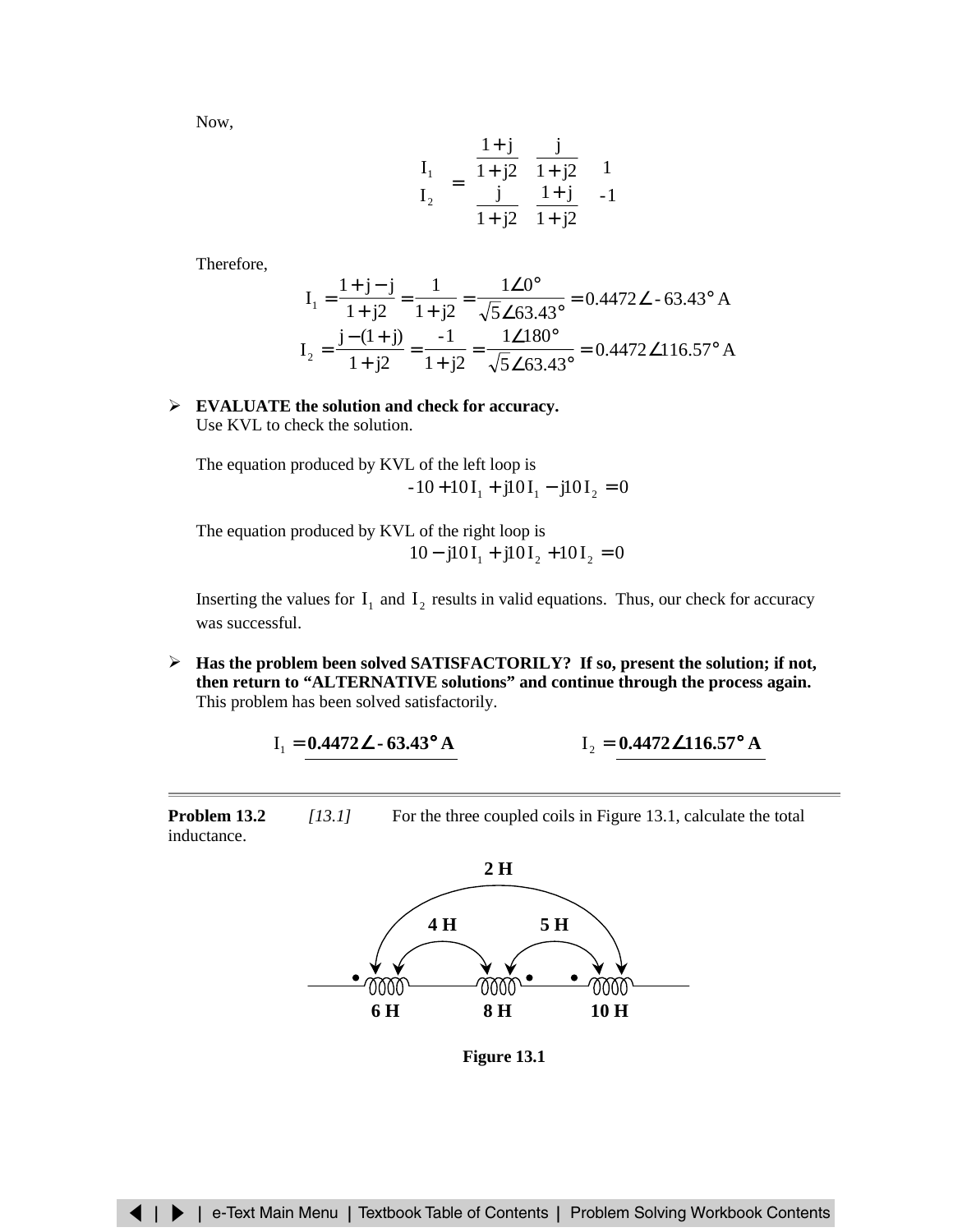For coil 1, 
$$
L_1 - M_{12} + M_{13} = 6 - 4 + 2 = 4
$$
  
\nFor coil 2,  $L_2 - M_{21} - M_{23} = 8 - 4 - 5 = -1$   
\nFor coil 3,  $L_3 + M_{31} - M_{32} = 10 + 2 - 5 = 7$   
\n $L_T = 4 - 1 + 7 = 10$  H  
\nor  $L_T = L_1 + L_2 + L_3 - 2M_{12} - 2M_{23} + 2M_{12}$   
\n $L_T = 6 + 8 + 10 - (2)(4) - (2)(5) + (2)(2)$   
\n $L_T = 6 + 8 + 10 - 8 - 10 + 4 = 10$  H

**Problem 13.3** For the frequency domain circuit shown in Figure 13.1, determine the value of  $v_{out}(t)$  for  $v_{in}(t) = 10\cos(377t)$  and a coupling coefficient  $k = 0.8$ .





Before an equivalent circuit can be drawn, we must determine the value of  $\omega M$ . Using  $k = 0.8$ ,

$$
k = \frac{M}{\sqrt{L_1L_2}}.
$$

Because the circuit is in the frequency domain rather than the time domain, we know the value of ωL rather than the value of L. So, transform the equation for  $k$  to include ω. Then,

$$
k = \frac{\omega M}{\sqrt{(\omega L_1)(\omega L_2)}}.
$$

Hence,

$$
\omega M = k \sqrt{(\omega L_1)(\omega L_2)} = (0.8) \sqrt{(5)(20)} = 8
$$

We also need to transform the voltage source from the time domain to the frequency domain. Let's assume a reference of

$$
A\cos(377t+\phi).
$$

Then,

$$
V_{in} = 10\angle 0^{\circ}.
$$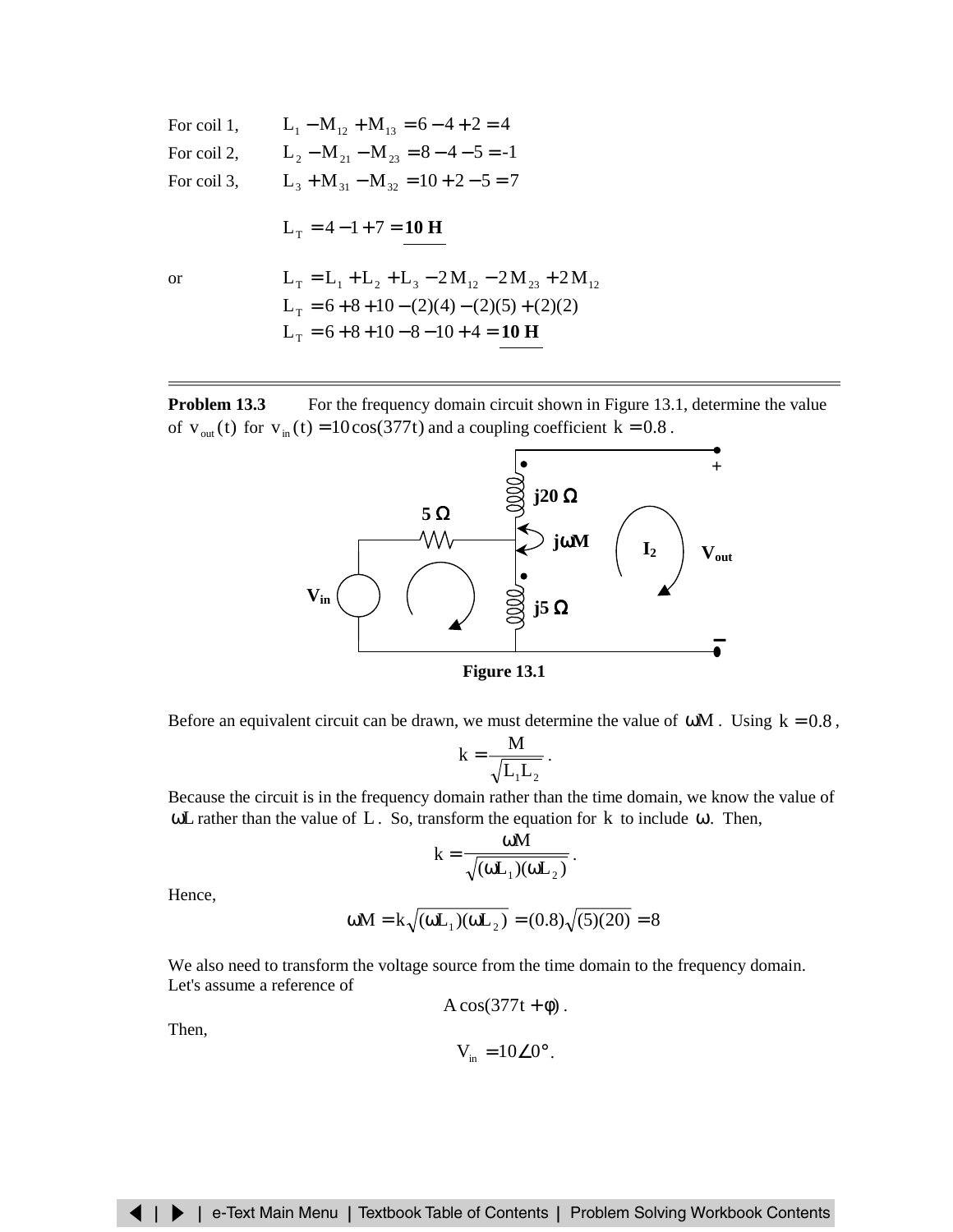The circuit can be redrawn as



Using the dot convention, we can draw an equivalent circuit to incorporate the induced voltages from the coupling effects.



With this circuit, we can use mesh analysis to find the answer in the frequency domain. Loop #1 :  $-10+5I_1 + j5(I_1 - I_2) - j8I_2 = 0$ Loop #2 :  $j8I_2 + j5(I_2 - I_1) - j8(I_1 - I_2) + j20I_2 + V_{out} = 0$ 

This is a system of two equations and three unknowns. We need a constraint equation. Due to the open circuit, it is obvious that  $I_2 = 0$ .

Combining like terms and introducing the constraint, the equations become

and

$$
V_{\text{out}} = j13 I_1
$$

 $(5 + j5)I_1 = 10$ 

Clearly,

$$
I_1 = \frac{10}{5 + j5} = \frac{10 \angle 0^{\circ}}{5 \sqrt{2} \angle 45^{\circ}} = \sqrt{2} \angle -45^{\circ}
$$

and

$$
V_{\text{out}} = j13I_1 = (13\angle 90^\circ)(\sqrt{2}\angle - 45^\circ) = 13\sqrt{2}\angle 45^\circ
$$

Using the reference assumed above, the voltage converts to the time domain as  $v_{\text{out}}(t) = 13\sqrt{2} \cos(377t + 45^{\circ})$  **V**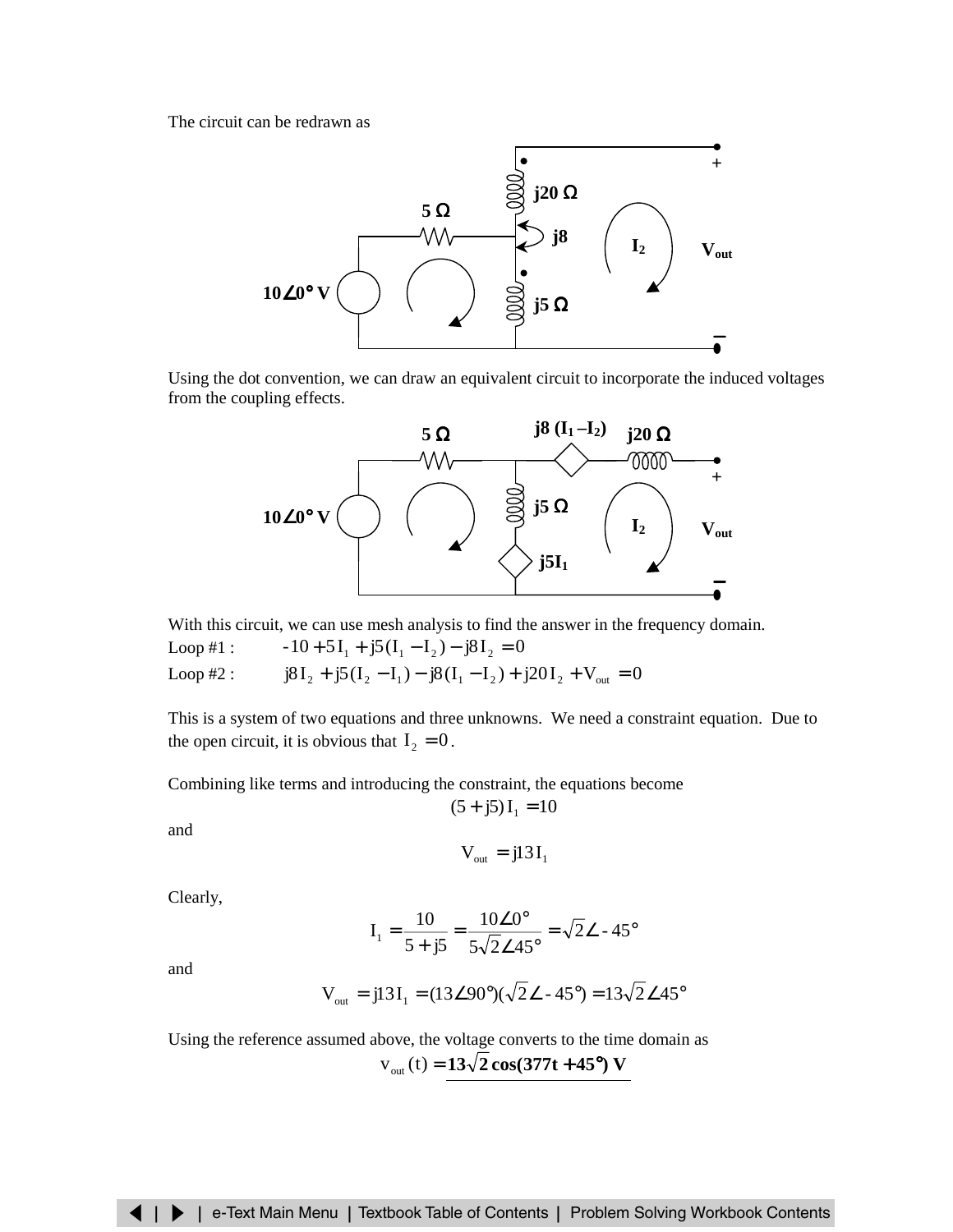<span id="page-5-0"></span>**Problem 13.4** Given the circuit in Figure 13.1, find the coupling coefficient, k, and the voltage across the  $1-\Omega$  resistor.



### **ENERGY [IN A COUPLED CIRCUIT](#page-8-0)**

**Problem 13.5** Given the circuit in Figure 13.1,  $V_1 = V_2 = 10$  volts,  $R_1 = R_2 = 10$  ohms,  $\omega L_1 = \omega L_2 = 10$ , and  $\omega M = 5$ , find the coupling coefficient, k, the currents in the primary and secondary circuits,  $I_1$  and  $I_2$ , and the power absorbed.



**Figure 13.1**

The coupling coefficient is  $k = \frac{1}{\sqrt{L_1 L_2}}$  $k = \frac{M}{\sqrt{M}}$ .

Given values for  $\omega M$ ,  $\omega L_1$ , and  $\omega L_2$ , we need to modify the equation for k to be

$$
k = \frac{\omega M}{\sqrt{(\omega L_1)(\omega L_2)}}.
$$

$$
k = \frac{5}{\sqrt{(10)(10)}} = \frac{5}{10} = \frac{0.5}{10}
$$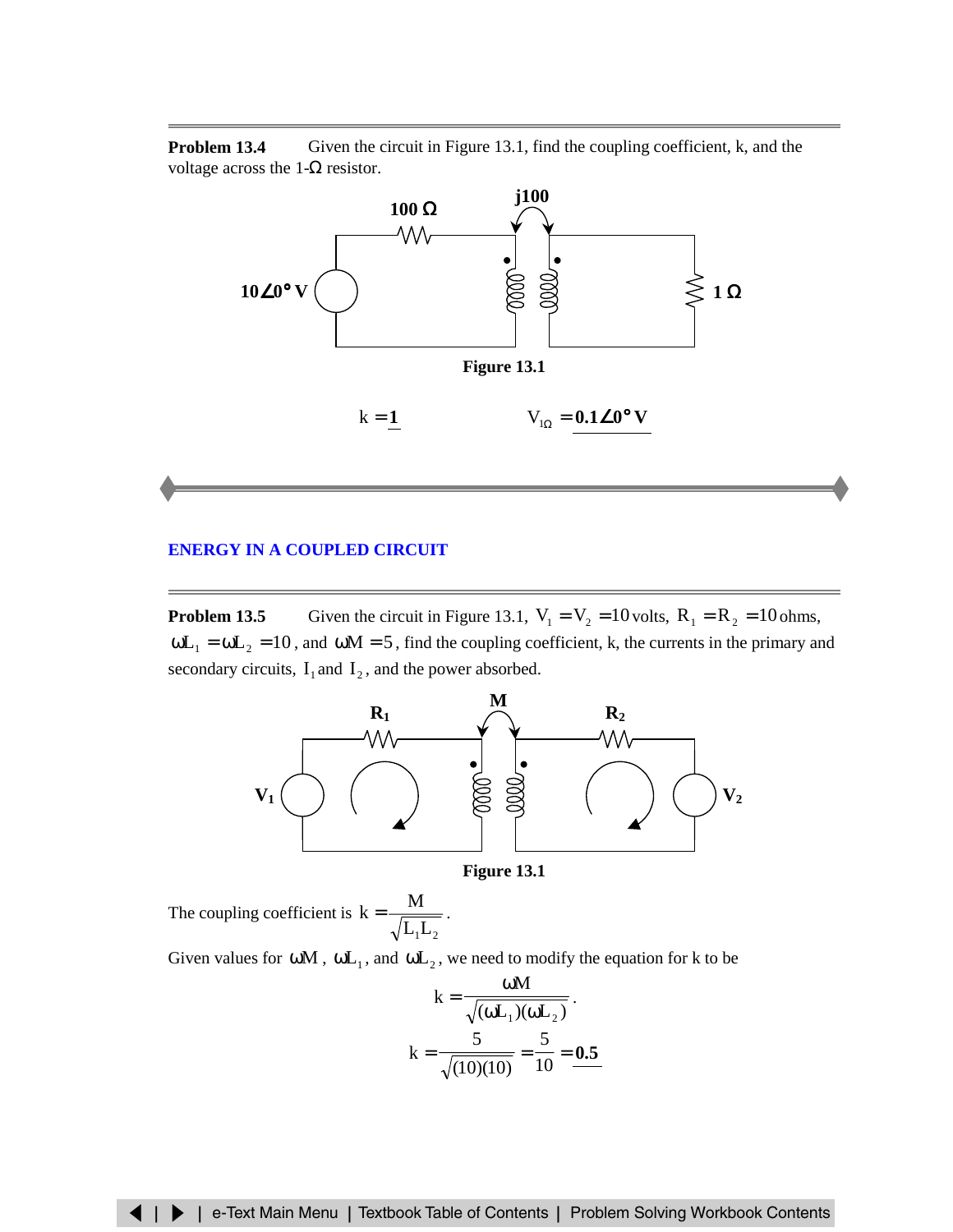To find the currents, begin by finding an equivalent circuit that takes into account the coupling effects, i.e., the induced voltages.



Use mesh analysis to find  $I_1$  and  $I_2$ .

Loop 1 :  $10 = (10 + j10)I_1 - j5I_2$ Loop 2 :  $-10 = -j5I_1 + (10 + j10)I_2$ 

In matrix form,

$$
\begin{bmatrix} 10 + j10 & -j5 \\ -j5 & 10 + j10 \end{bmatrix} \begin{bmatrix} I_1 \\ I_2 \end{bmatrix} = \begin{bmatrix} 10 \\ -10 \end{bmatrix}
$$

where  $\Delta = (10 + j10)(10 + j10) - (-j5)(-j5) = j200 + 25 = (25)(1 + j8)$ .

$$
\begin{bmatrix} I_1 \\ I_2 \end{bmatrix} = \frac{\begin{bmatrix} 10 + j10 & j5 \\ j5 & 10 + j10 \end{bmatrix}}{(25)(1 + j8)} \begin{bmatrix} 10 \\ -10 \end{bmatrix}
$$

$$
\begin{bmatrix} I_1 \\ I_2 \end{bmatrix} = \begin{bmatrix} \frac{10 + j10}{(25)(1 + j8)} & \frac{j5}{(25)(1 + j8)} \\ \frac{j5}{(25)(1 + j8)} & \frac{10 + j10}{(25)(1 + j8)} \end{bmatrix} \begin{bmatrix} 10 \\ -10 \end{bmatrix} = \begin{bmatrix} \frac{100 + j100 - j50}{(25)(1 + j8)} \\ \frac{j50 - 100 - j100}{(25)(1 + j8)} \end{bmatrix}
$$

$$
\begin{bmatrix} I_1 \\ I_2 \end{bmatrix} = \begin{bmatrix} \frac{(50)(2 + j)}{(25)(1 + j8)} \\ \frac{(50)(-2 - j)}{(25)(1 + j8)} \end{bmatrix} = \begin{bmatrix} \frac{4 + j2}{1 + j8} \\ \frac{-4 - j2}{1 + j8} \end{bmatrix}
$$

Thus,

$$
I_1 = \frac{4 + j2}{1 + j8} = \frac{4.4721 \angle 26.57^{\circ}}{8.0623 \angle 82.88^{\circ}} = \frac{\textbf{0.5547} \angle \cdot \textbf{56.31}^{\circ} \text{ A}}{0.5547 \angle 153.43^{\circ}}
$$
\n
$$
I_2 = \frac{-4 - j2}{1 + j8} = \frac{4.4721 \angle -153.43^{\circ}}{8.0623 \angle 82.88^{\circ}} = \frac{\textbf{0.5547} \angle 123.69^{\circ} \text{ A}}{0.5547 \angle 123.69^{\circ} \text{ A}}
$$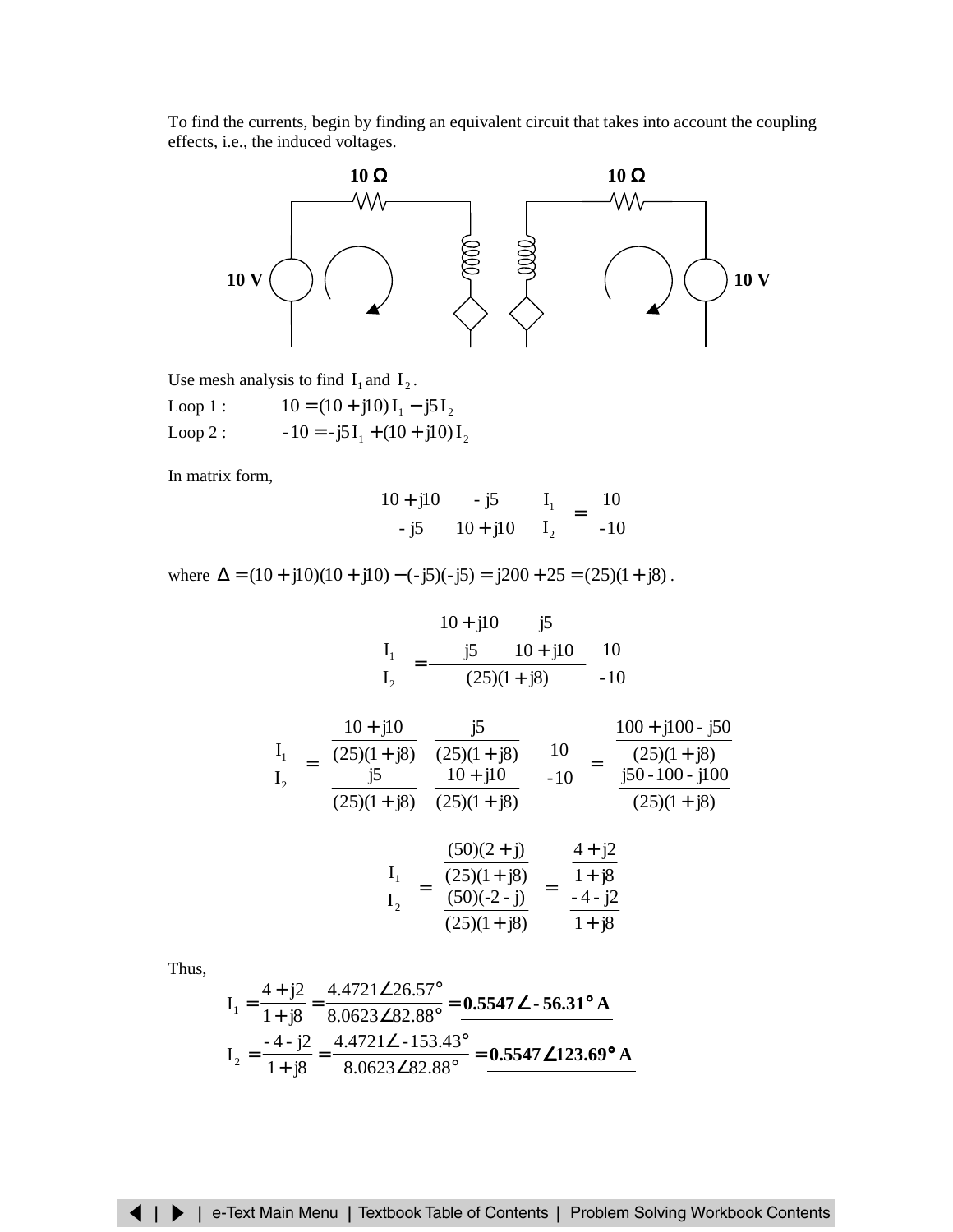Now, find the power absorbed in the circuit. Look at the power absorbed by each element.

Starting with the primary circuit,

$$
p_{v1} = -VI\cos\theta = -(10)(0.5547)\cos(0^\circ - (-56.31^\circ)) = -3.0769 \text{ W}
$$
  
\n
$$
p_{R1} = |I_1|^2 R_1 = (0.5547)^2 (10) = 3.0769 \text{ W}
$$
  
\n
$$
p_1 = -(2.7735)(0.5547)\cos(213.69^\circ - (-56.31)^\circ) = 1.5385\cos(270^\circ) = 0 \text{ W}
$$

where  $p_1$  is the power absorbed by the induced voltage of  $L_1$ .

Ending with the secondary circuit,

$$
p_{v2} = VI\cos\theta = (10)(0.5547)\cos(0^{\circ} - 123.69^{\circ}) = -3.0769 \text{ W}
$$
  
\n
$$
p_{R2} = |I_2|^2 R_2 = (0.5547)^2 (10) = 3.0769 \text{ W}
$$
  
\n
$$
p_2 = -(2.7735)(0.5547)\cos(33.69^{\circ} - 123.69^{\circ}) = 1.5385\cos(90^{\circ}) = 0 \text{ W}
$$

where  $p_2$  is the power absorbed by the induced voltage of  $L_2$ .

### **The voltage sources absorb –3.0769 watts, or deliver +3.0769 watts, the resistances absorb 3.0769 watts, and the induced voltages absorb 0 watts. The inductors do not absorb power.**

**Problem 13.6** *[13.13]* Determine the currents  $I_1$ ,  $I_2$ , and  $I_3$  in the circuit of Figure 13.1. Find the energy stored in the coupled coils at  $t = 2$  ms. Take  $\omega = 1000$  rad/s.



**Figure 13.1**

Transform the current source to a voltage source as shown below.

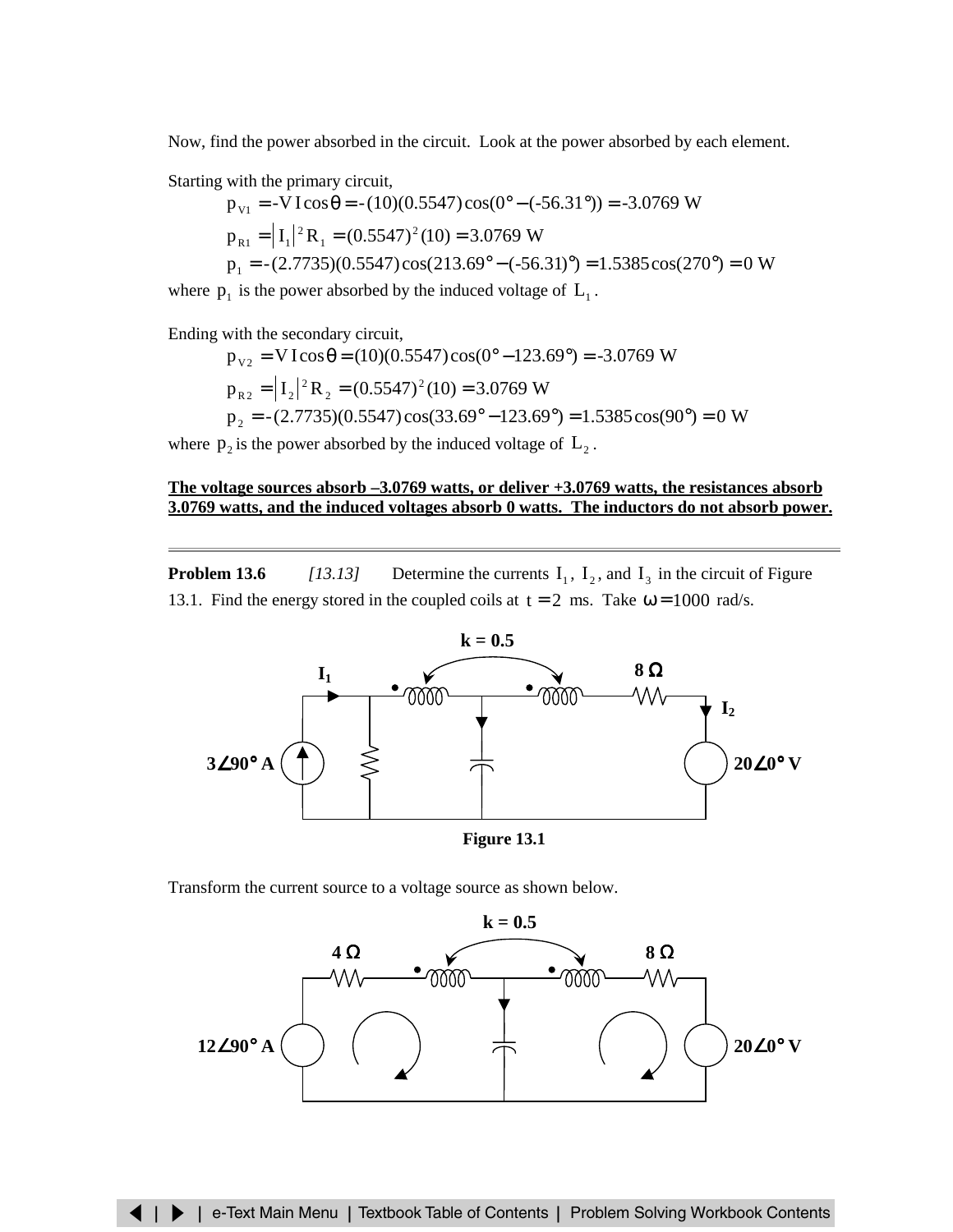$$
k = \frac{M}{\sqrt{L_1 L_2}}
$$
 or  $M = \frac{k}{\sqrt{L_1 L_2}}$   
  $\omega M = k \sqrt{(\omega L_1)(\omega L_2)} = (0.5)(10) = 5$ 

<span id="page-8-0"></span>Using mesh analysis,

$$
\text{Mesh 1,} \qquad \qquad \text{j12} = (4 + \text{j10} - \text{j5})\,\mathbf{I}_1 + \text{j5}\,\mathbf{I}_2 + \text{j5}\,\mathbf{I}_2 = (4 + \text{j5})\,\mathbf{I}_1 + \text{j10}\,\mathbf{I}_2 \qquad (1)
$$

$$
\begin{aligned}\n\text{Mesh 2,} & 0 &= 20 + (8 + j10 - j5) \, \text{I}_2 + j5 \, \text{I}_1 + j5 \, \text{I}_1 \\
&\quad -20 &= j10 \, \text{I}_1 + (8 + j5) \, \text{I}_2\n\end{aligned}\n\tag{2}
$$

From (1) and (2),

$$
\begin{bmatrix} \text{j12} \\ \frac{1}{20} \end{bmatrix} = \begin{bmatrix} 4 + \text{j}5 & \text{j10} \\ \text{j10} & 8 + \text{j}5 \end{bmatrix} \begin{bmatrix} I_1 \\ I_2 \end{bmatrix}
$$
  
\n
$$
\Delta = 107 + \text{j60}, \qquad \Delta_1 = -60 - \text{j296}, \qquad \Delta_2 = 40 - \text{j100}
$$
  
\n
$$
I_1 = \frac{\Delta_1}{\Delta} = 2.462 \angle 72.18^\circ \text{ A}
$$
  
\n
$$
I_2 = \frac{\Delta_2}{\Delta} = 0.878 \angle -97.48^\circ \text{ A}
$$
  
\n
$$
I_3 = I_1 - I_2 = 3.329 \angle 74.89^\circ \text{ A}
$$
  
\n
$$
i_1(t) = 2.462 \cos(1000t + 72.18^\circ) \text{ A}
$$
  
\n
$$
i_2(t) = 0.878 \cos(1000t - 97.48^\circ) \text{ A}
$$
  
\nAt t = 2 ms, 
$$
1000t = 2 \text{ rad} = 114.6^\circ
$$
  
\n
$$
i_1(2 \text{ ms}) = 2.462 \cos(114.6^\circ + 72.18^\circ) = -2.445
$$
  
\n
$$
i_2(2 \text{ ms}) = 0.878 \cos(114.6^\circ - 97.48^\circ) = 0.8391
$$

The total energy stored in the coupled coils is  $1 - 2$ 2  $2^{\prime}2^{\prime}$  $w = 0.5 L_1 i_1^2 + 0.5 L_2 i_2^2 + Mi_1 i$ 

Since  $\omega L_1 = 10$  and  $\omega = 1000$ ,  $L_1 = L_2 = 10$  mH,  $M = 0.5 L_1 = 5$  mH  $w = (0.5)(10)(-2.445)^{2} + (0.5)(10)(0.8391)^{2} + (5)(-2.445)(0.8391)$ w = **23.15 mJ**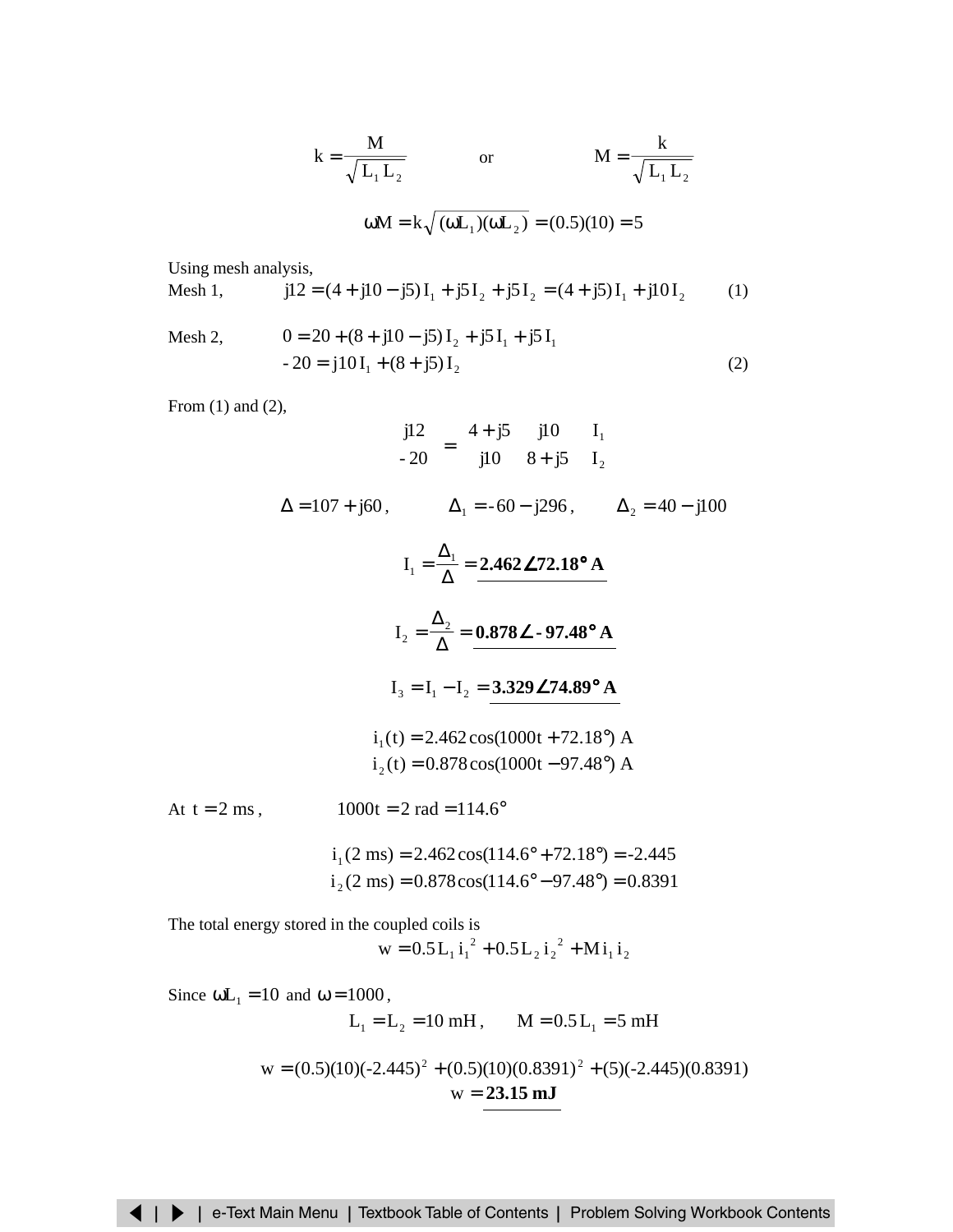**Problem 13.7** Given the circuit in Figure 13.1,  $V_1 = V_2 = 10$  volts,  $R_1 = R_2 = 10$  ohms,  $\omega L_1 = \omega L_2 = 10$ , and  $\omega M = 5$ , find the coupling coefficient, k, the currents in the primary and secondary circuits,  $I_1$  and  $I_2$ , and the power absorbed.



As seen in Problem 13.5,

$$
k = \frac{\omega M}{\sqrt{(\omega L_1)(\omega L_2)}} = \frac{5}{\sqrt{(10)(10)}} = \frac{5}{10} = 0.5
$$

To find the currents, begin by finding an equivalent circuit which takes into account the coupling effects, i.e., the induced voltages.



Use mesh analysis to find  $I_1$  and  $I_2$ . Loop 1 :  $10 = (10 + j10)I_1 + j5I_2$ 

Loop 2 :  $-10 = j5I_1 + (10 + j10)I_2$ 

In matrix form,

$$
\begin{bmatrix} 10+j10 & j5 \ j5 & 10+j10 \end{bmatrix} \begin{bmatrix} I_1 \\ I_2 \end{bmatrix} = \begin{bmatrix} 10 \\ -10 \end{bmatrix}
$$

where  $\Delta = (10 + j10)(10 + j10) - (j5)(j5) = j200 + 25 = (25)(1 + j8)$ .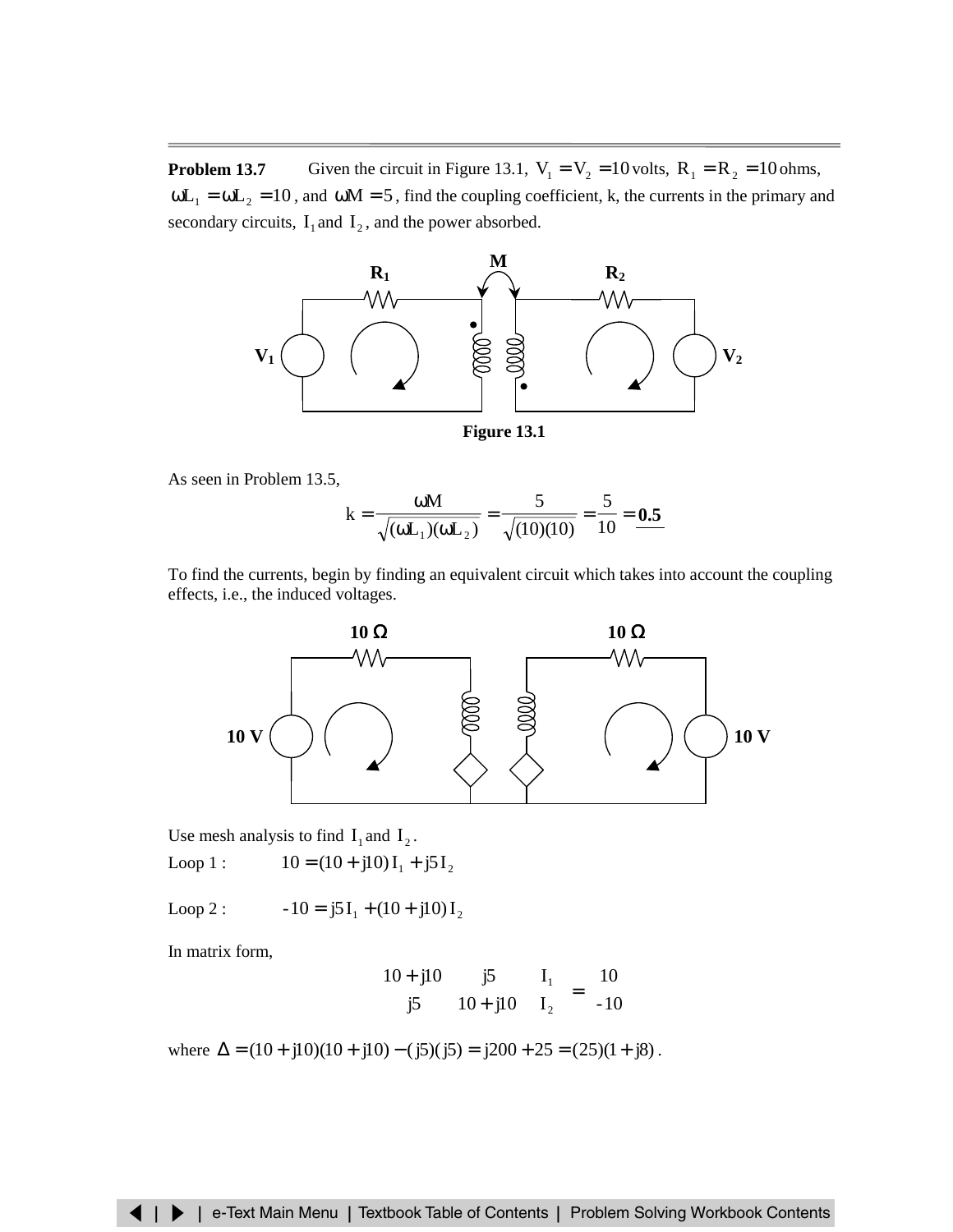$$
\begin{bmatrix} I_1 \\ I_2 \end{bmatrix} = \frac{\begin{bmatrix} 10 + j10 & -j5 \\ -j5 & 10 + j10 \end{bmatrix}}{(25)(1 + j8)} \begin{bmatrix} 10 \\ -10 \end{bmatrix}
$$

$$
\begin{bmatrix} I_1 \\ I_2 \end{bmatrix} = \begin{bmatrix} \frac{10 + j10}{(25)(1 + j8)} & -\frac{j5}{(25)(1 + j8)} \\ \frac{-j5}{(25)(1 + j8)} & \frac{10 + j10}{(25)(1 + j8)} \end{bmatrix} \begin{bmatrix} 10 \\ -10 \end{bmatrix} = \begin{bmatrix} \frac{100 + j100 + j50}{(25)(1 + j8)} \\ \frac{-j50 - 100 - j100}{(25)(1 + j8)} \end{bmatrix}
$$

$$
\begin{bmatrix} I_1 \\ I_2 \end{bmatrix} = \begin{bmatrix} \frac{(50)(2 + j3)}{(25)(1 + j8)} \\ \frac{(50)(-2 - j3)}{(25)(1 + j8)} \end{bmatrix} = \begin{bmatrix} \frac{4 + j6}{1 + j8} \\ \frac{-4 - j6}{1 + j8} \end{bmatrix}
$$

Thus,

$$
I_1 = \frac{4 + j6}{1 + j8} = \frac{7.2111\angle 56.31^{\circ}}{8.0623\angle 82.88^{\circ}} = \frac{\textbf{0.8944}\angle \textbf{-26.57}^{\circ} \textbf{A}}{4.57 \text{ A}} = I_2 = \frac{-4 - j6}{1 + j8} = \frac{7.2111\angle -123.69^{\circ}}{8.0623\angle 82.88^{\circ}} = \frac{\textbf{0.8944}\angle 153.43^{\circ} \textbf{A}}{4.53.43^{\circ} \textbf{A}}
$$

Now, find the power absorbed in the circuit. Look at the power absorbed by each element.

Starting with the primary circuit,

$$
p_{v1} = -VI\cos\theta = -(10)(0.8944)\cos(0^\circ - (-26.57^\circ)) = -7.9994 \text{ W}
$$
  
\n
$$
p_{R1} = |I_1|^2 R_1 = (0.8944)^2 (10) = 7.9995 \text{ W}
$$
  
\n
$$
p_1 = (4.4720)(0.8944)\cos(243.43^\circ - (-26.57^\circ)) = 3.9998\cos(270^\circ) = 0 \text{ W}
$$

where  $p_1$  is the power absorbed by the induced voltage of  $L_1$ .

Ending with the secondary circuit,

$$
p_{v2} = VI\cos\theta = (10)(0.8944)\cos(0 - 153.43^\circ) = -7.9994 \text{ W}
$$
  
\n
$$
p_{R2} = |I_2|^2 R_2 = (0.8944)^2 (10) = 7.9995 \text{ W}
$$
  
\n
$$
p_2 = (4.4720)(0.8944)\cos(63.43^\circ - 153.43^\circ) = 3.9998\cos(-90^\circ) = 0 \text{ W}
$$

where  $p_2$  is the power absorbed by the induced voltage of  $L_2$ .

## **The voltage sources absorb –7.9994 watts, or deliver +7.9994 watts, the resistances absorb 7.9995 watts, and the induced voltages absorb 0 watts. The inductors do not absorb power.**

**Problem 13.8** Given the circuit in Figure 13.1,  $V_1 = V_2 = 10$  volts,  $R_1 = R_2 = 10$  ohms,  $\omega L_1 = \omega L_2 = 10$ , and  $\omega M = 5$ , find the coupling coefficient, k, the currents in the primary and secondary circuits,  $I_1$  and  $I_2$ , and the power absorbed.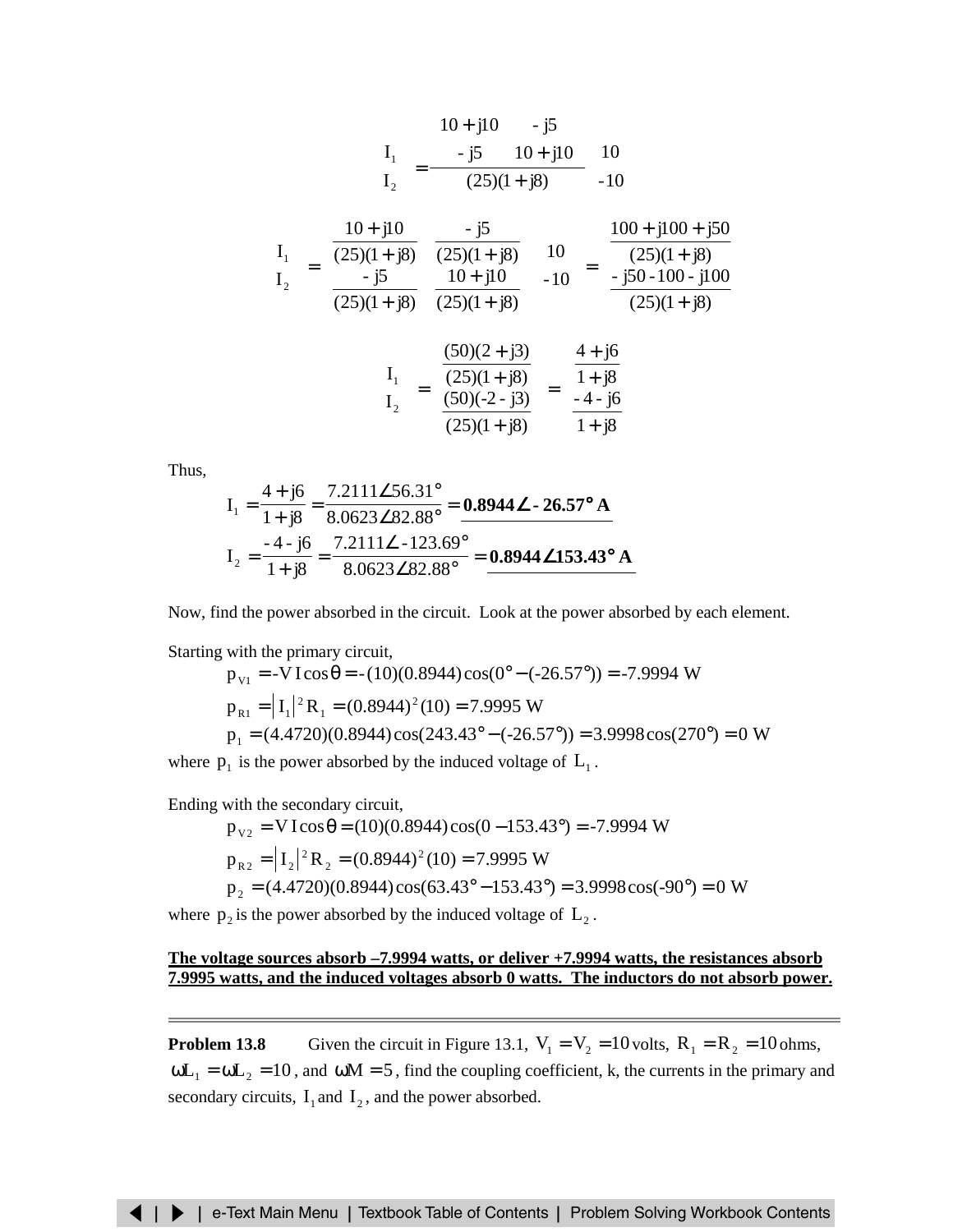

### **The voltage sources absorb –3.0769 watts, or deliver +3.0769 watts, the resistances absorb 3.0769 watts, and the induced voltages absorb 0 watts. The inductors do not absorb power.**

**Problem 13.9** Given the circuit in Figure 13.1,  $V_1 = V_2 = 10$  volts,  $R_1 = R_2 = 10$  ohms,  $\omega L_1 = \omega L_2 = 10$ , and  $\omega M = 5$ , find the coupling coefficient, k, the currents in the primary and secondary circuits,  $I_1$  and  $I_2$ , and the power absorbed.



**Figure 13.1**

 $k = 0.5$ 

$$
I_1 = 0.8944 \angle -26.57^{\circ} A
$$

$$
I_2 = 0.8944 \angle 153.43^\circ
$$
 A

**The voltage sources absorb –7.9994 watts, or deliver +7.9994 watts, the resistances absorb 7.9995 watts, and the induced voltages absorb 0 watts. The inductors do not absorb power.**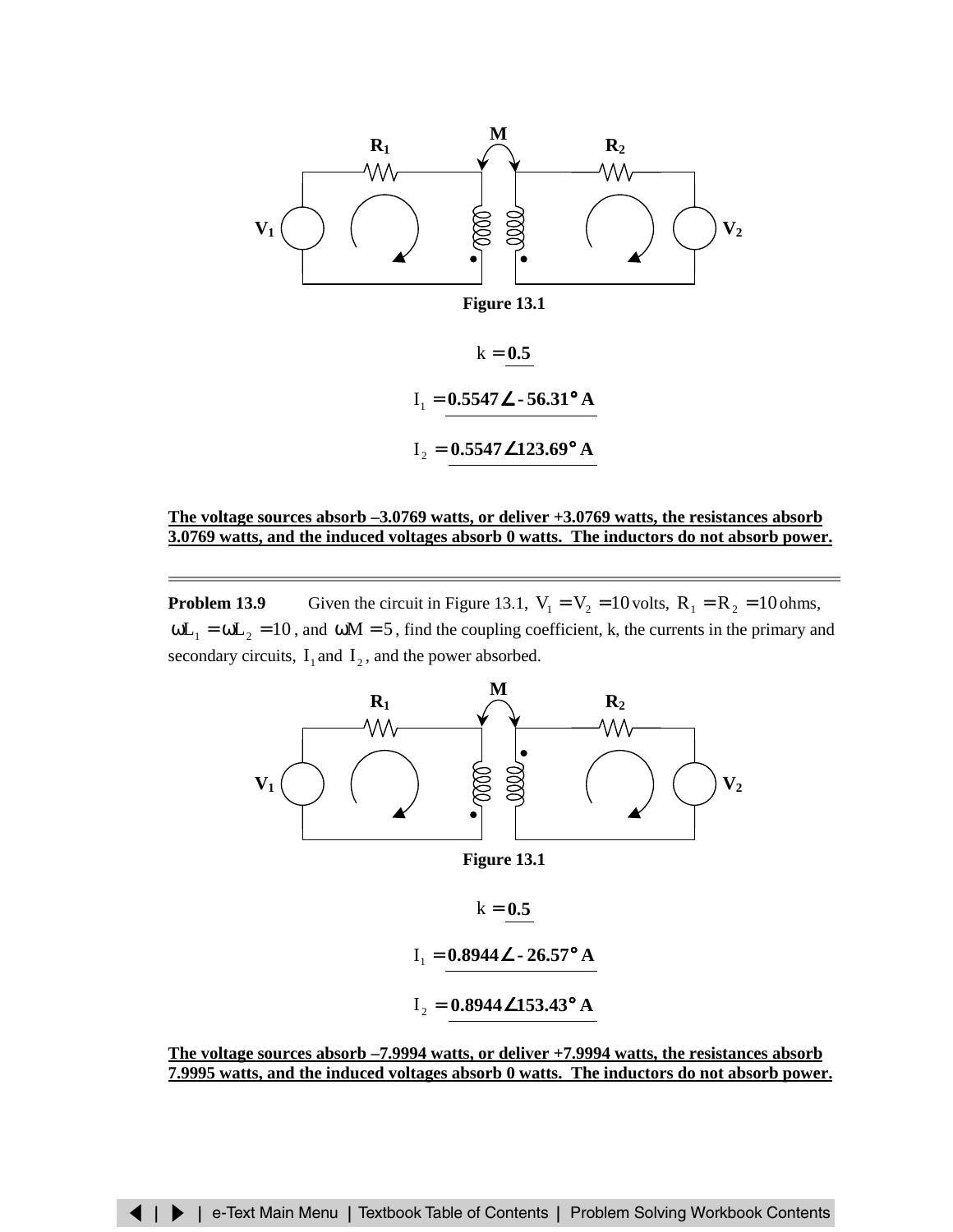## <span id="page-12-0"></span>**LINEAR TRANSFORMERS**

**Problem 13.10** *[13.23]* For the circuit in Figure 13.1, find :

- (a) the T-equivalent circuit,
- (b) the  $\Pi$ -equivalent circuit.



(a) 
$$
L_a = L_1 - M = 10 H
$$

$$
L_b = L_2 - M = 15 \text{ H}
$$

$$
L_c = M = 5 \text{ H}
$$

(b) 
$$
L_1 L_2 - M^2 = 300 - 25 = 275
$$

$$
L_A = \frac{L_1 L_2 - M^2}{L_2 - M} = \frac{275}{15} = \frac{18.33 \text{ H}}{15}
$$

$$
L_B = \frac{L_1 L_2 - M^2}{L_1 - M} = \frac{27.5 \text{ H}}{25}
$$

$$
L_C = \frac{L_1 L_2 - M^2}{M} = \frac{275}{5} = \frac{55 \text{ H}}{25}
$$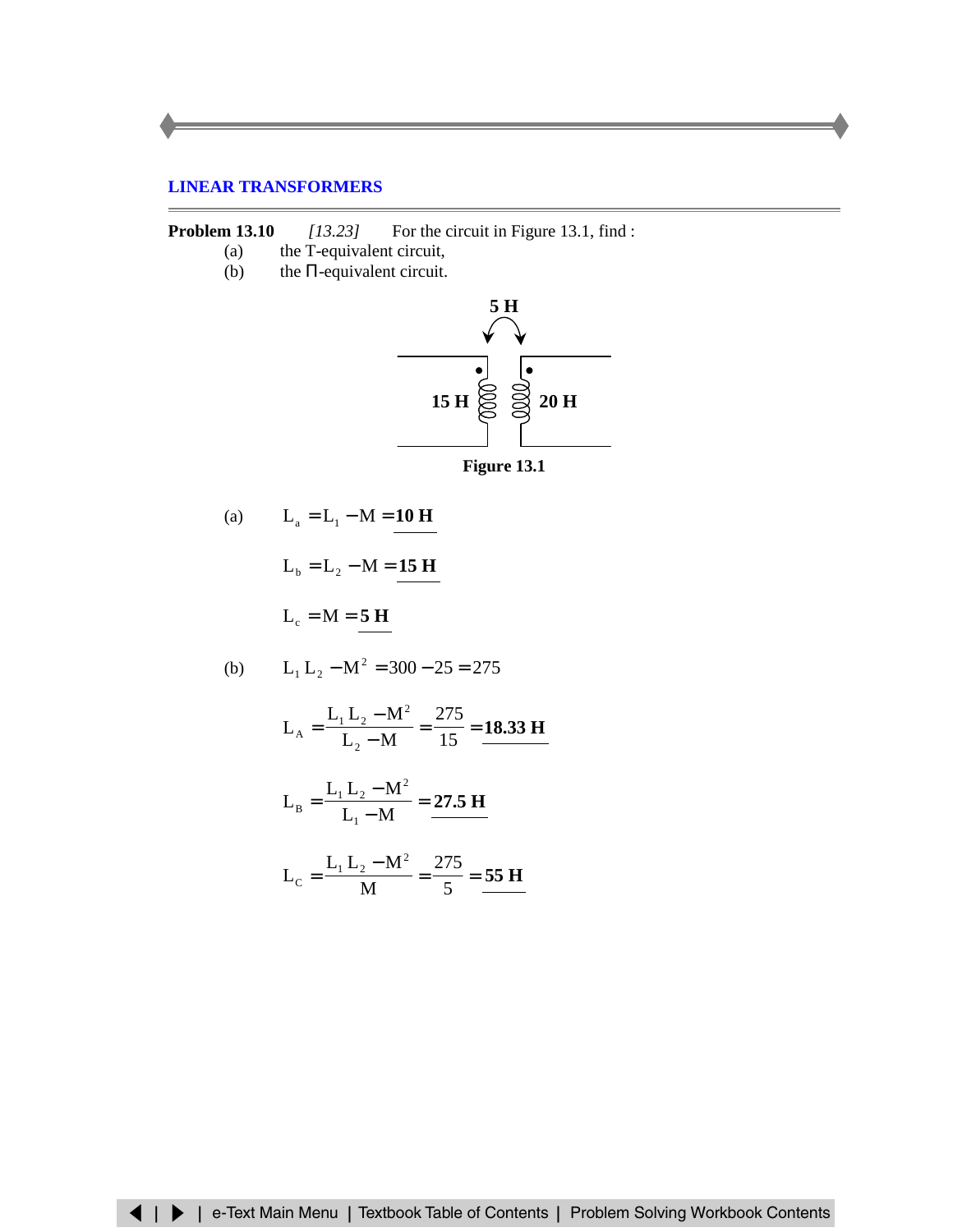### <span id="page-13-0"></span>**[IDEAL TRANSFORMERS](#page-18-0)**

**Problem 13.11** Given the ideal transformer circuit in Figure 13.1, find  $V_{10Q}$ .



**Figure 13.1**

### ¾ **Carefully DEFINE the problem.**

Each component is labeled completely. The problem is clear.

- ¾ **PRESENT everything you know about the problem.** We know the values of the independent source. We also know the values of all the elements.
- ¾ **Establish a set of ALTERNATIVE solutions and determine the one that promises the greatest likelihood of success.**

The three solution techniques that can be used are nodal analysis, mesh analysis, and basic circuit analysis. Using either nodal or mesh analysis will produce two equations with four unknowns. In either case, we need to find two constraint equations. So, let's use mesh analysis for the initial attempt to find a solution. Then, nodal analysis will be used to check the solution.

### ¾ **ATTEMPT a problem solution.**

We need to make some assumptions. First, assume that a positive voltage for the inductor in the primary circuit yields a positive voltage for the inductor in the secondary circuit. Second, assume that a positive (or clockwise) current in the primary circuit yields a positive (or clockwise) current in the secondary circuit. The assumptions are shown in the following circuit.

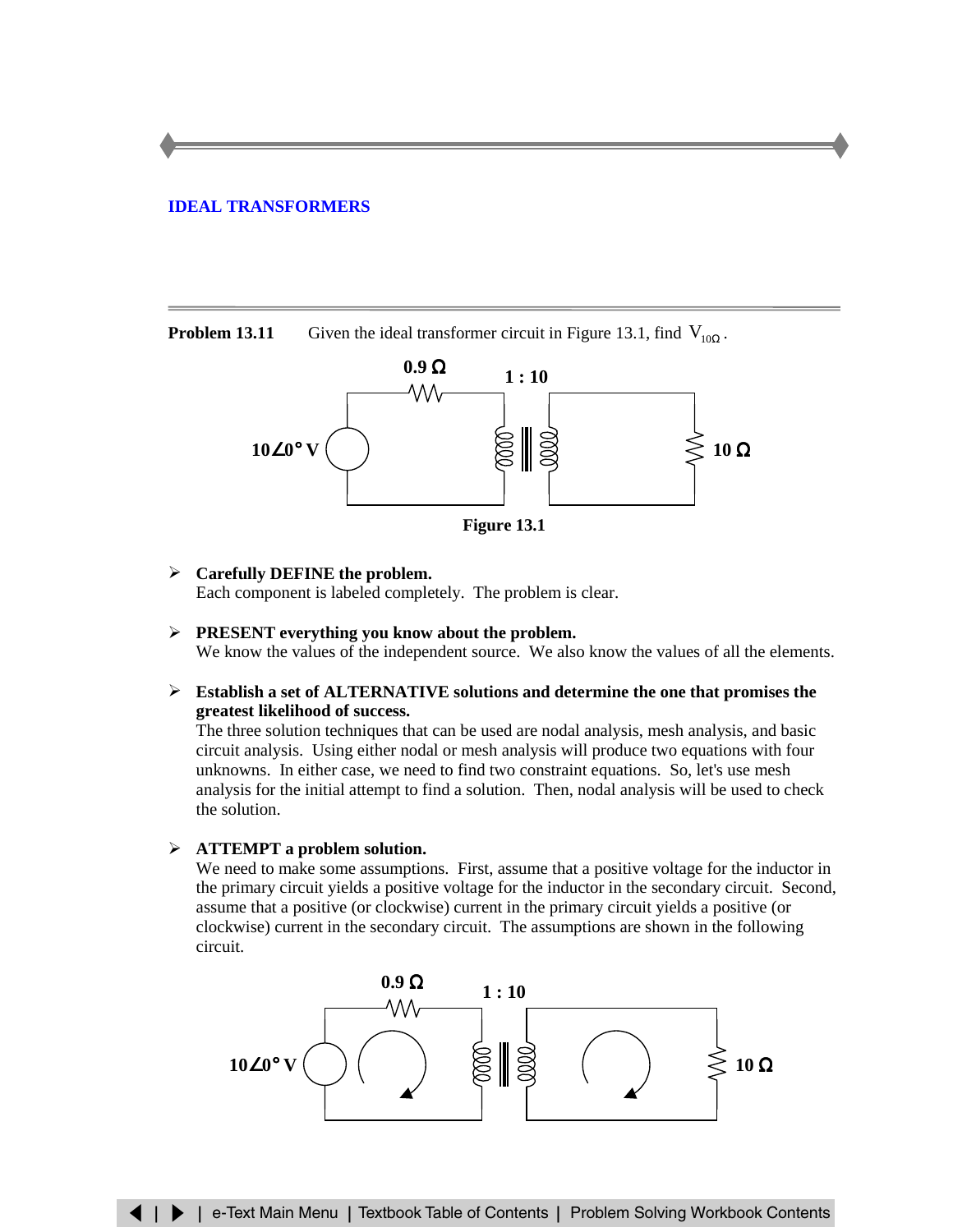Mesh analysis yields, Loop 1 :  $10 = 0.9I_1 + V_1$ 

Loop 2 :  $V_2 = 10I_2$ 

This is a set of two equations and four unknowns. Two constraint equations are needed. From the ideal transformer, as shown, we know that  $V_2 = nV_1$  and  $I_1 = nI_2$ .



This implies that

 $V_2 = 10V_1$  and  $I_1 = 10I_2$ which are the two constraint equations.

There are many ways to find the values of  $V_1$ ,  $V_2$ ,  $I_1$ , and  $I_2$ . Let's find  $I_1$ . To do this, find  $V_1$  in terms of  $I_1$  and substitute into the equation for loop 1.

$$
V_1 = 0.1 V_2 = (0.1)(10 I_2) = I_2 = 0.1 I_1
$$

and the equation for loop 1 becomes

$$
10 = 0.9 I_1 + 0.1 I_1
$$

$$
10 = I_1
$$

Hence,

$$
I_1 = 10 \text{ A}
$$
  $V_1 = 1 \text{ V}$   
 $I_2 = 1 \text{ A}$   $V_2 = 10 \text{ V}$ 

Therefore,

$$
V_{10\Omega} = V_2 = 10 V
$$

¾ **EVALUATE the solution and check for accuracy.** Using nodal analysis,

At node 1, 
$$
\frac{V_1 - 10}{0.9} + I_1 = 0
$$
 or  $V_1 - 10 + 0.9I_1 = 0$  (1)

At node 2, 
$$
\frac{V_2 - 0}{10} + (-I_2) = 0
$$
 or  $V_2 - 10I_2 = 0$  (2)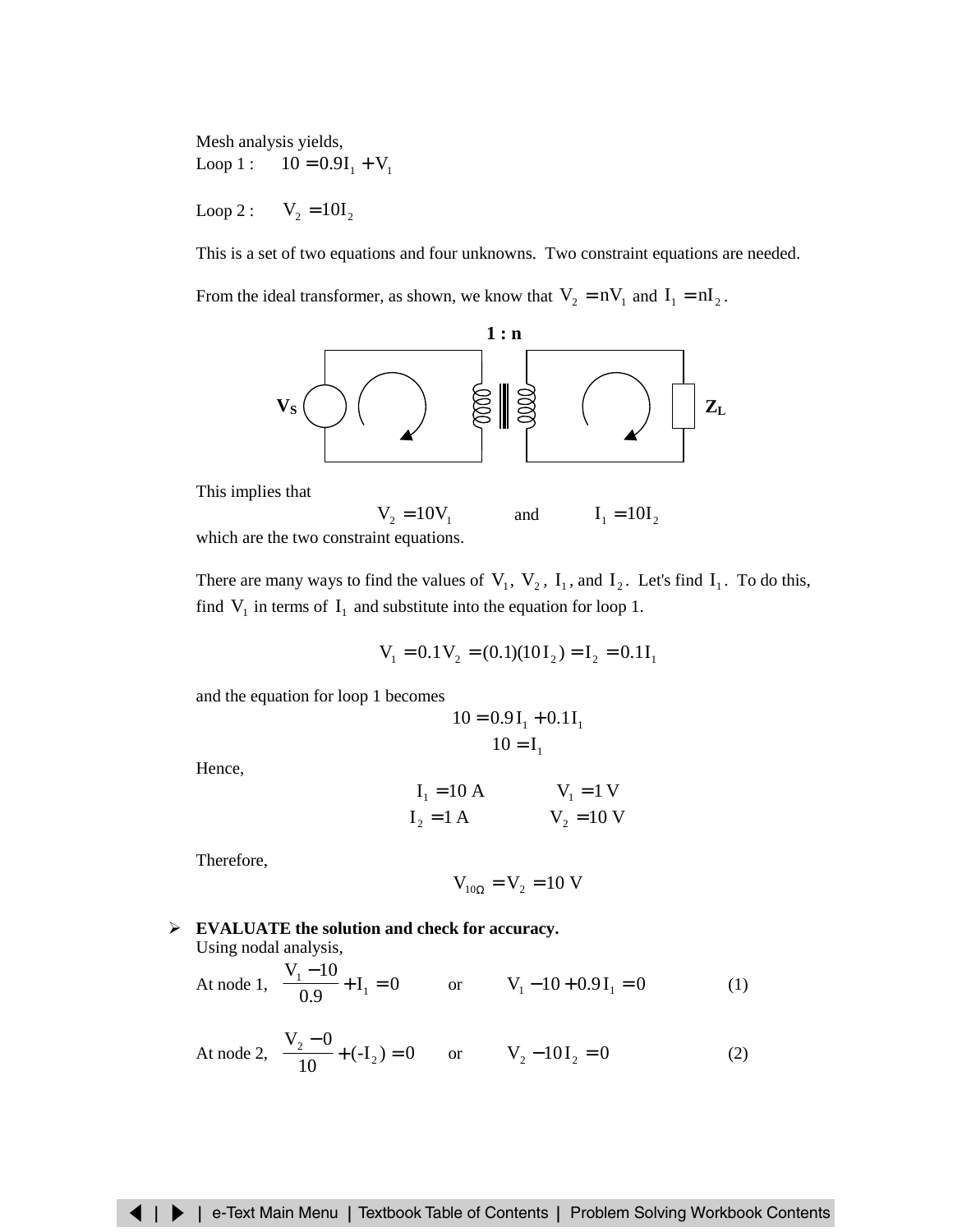Again, this is a set of two equations and four unknowns. Two constraint equations are needed. From the ideal transformer, we have

$$
V_2 = 10V_1 \tag{3}
$$

$$
\mathbf{I}_1 = 10\mathbf{I}_2 \tag{4}
$$

From (2) and (4),  
\n
$$
V_2 = 10I_2 = (10)(1/10)I_1 = I_1
$$
\n(5)

From (1), (3), and (5),  $V_1 - 10 + 0.9 V_2 = V_1 - 10 + (0.9)(10) V_1 = (1 + 9) V_1 - 10 = 0$  $10V_1 = 10 \longrightarrow V_1 = 1 V$ 

Then,  $V_2 = 10 V_1 = 10 V$   $I_1 = V_2 = 10 A$  and  $I_2 = (1/10) I_1 = 1 A$ 

Our check for accuracy was successful.

¾ **Has the problem been solved SATISFACTORILY? If so, present the solution; if not, then return to "ALTERNATIVE solutions" and continue through the process again.** This problem has been solved satisfactorily.

$$
V_{10\Omega} = 10 V
$$

**Problem 13.12** *[13.33]* For the circuit in Figure 13.1, find  $V_0$ . Switch the dot on the secondary side and find  $V_0$  again.



$$
C = 0.02
$$
 F becomes  $\frac{1}{j\omega C} = \frac{1}{j(5)(0.02)} = -j10$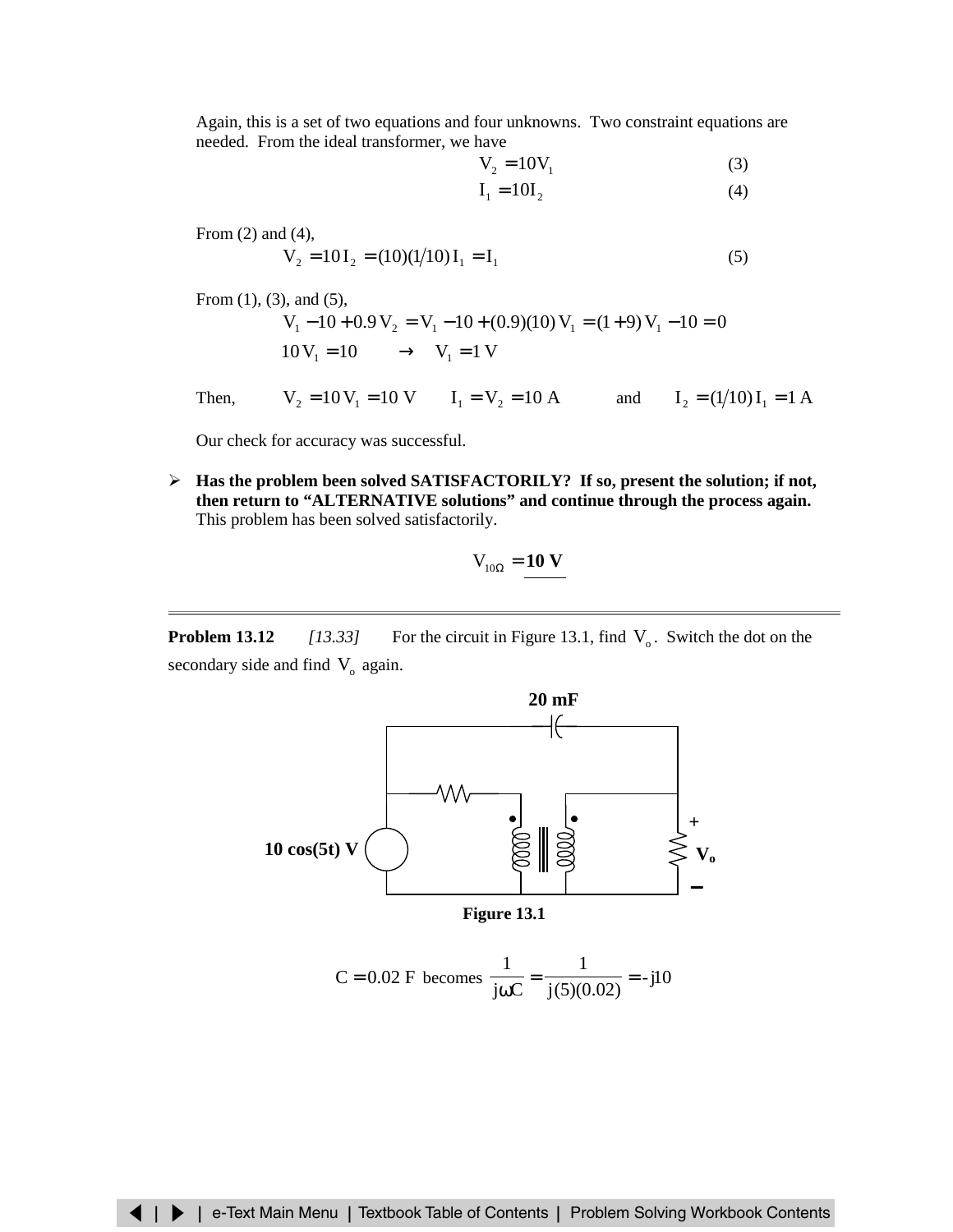We apply mesh analysis to the circuit shown below.



Using mesh analysis,

For mesh 1,  
\n
$$
10 = 10I_1 - 10I_3 + V_1
$$
 (1)  
\nFor mesh 2,  
\n $V_2 = 2I_2 = V_2$  (2)

For mesh 3,  
\n
$$
0 = (10 - j10)I_3 - 10I_1 + V_2 - V_1
$$
\n(3)

At the terminals, 
$$
V_2 = nV_1 = V_1/3
$$
 (4)

$$
\mathbf{I}_1 = \mathbf{n} \mathbf{I}_2 = \mathbf{I}_2 / 3 \tag{5}
$$

From (2) and (4),

$$
V_1 = 6I_2 \tag{6}
$$

Substituting this into (1),

$$
10 = 10I_1 - 10I_3 \tag{7}
$$

Substituting (4) and (6) into (3) yields  $0 = -10 I_1 - 4I_2 + (10)(1 - j)I_3$  (8)

 $\overline{a}$ 

From (5), (7), and (8),

$$
\begin{bmatrix} 1 & -0.333 & 0 \\ 10 & 6 & -10 \\ -10 & -4 & 10 - j10 \end{bmatrix} \begin{bmatrix} I_1 \\ I_2 \\ I_3 \end{bmatrix} = \begin{bmatrix} 0 \\ 10 \\ 0 \end{bmatrix}
$$

$$
I_2 = \frac{\Delta_2}{\Delta} = \frac{100 - j100}{-20 - j93.33} = 1.482\angle 32.9^\circ A
$$

$$
V_o = 2I_2 = 2.963 \angle 32.9^{\circ} \text{ V}
$$

Switching the dot on the secondary side affects only equations (4) and (5).

$$
V_2 = -V_1/3\tag{9}
$$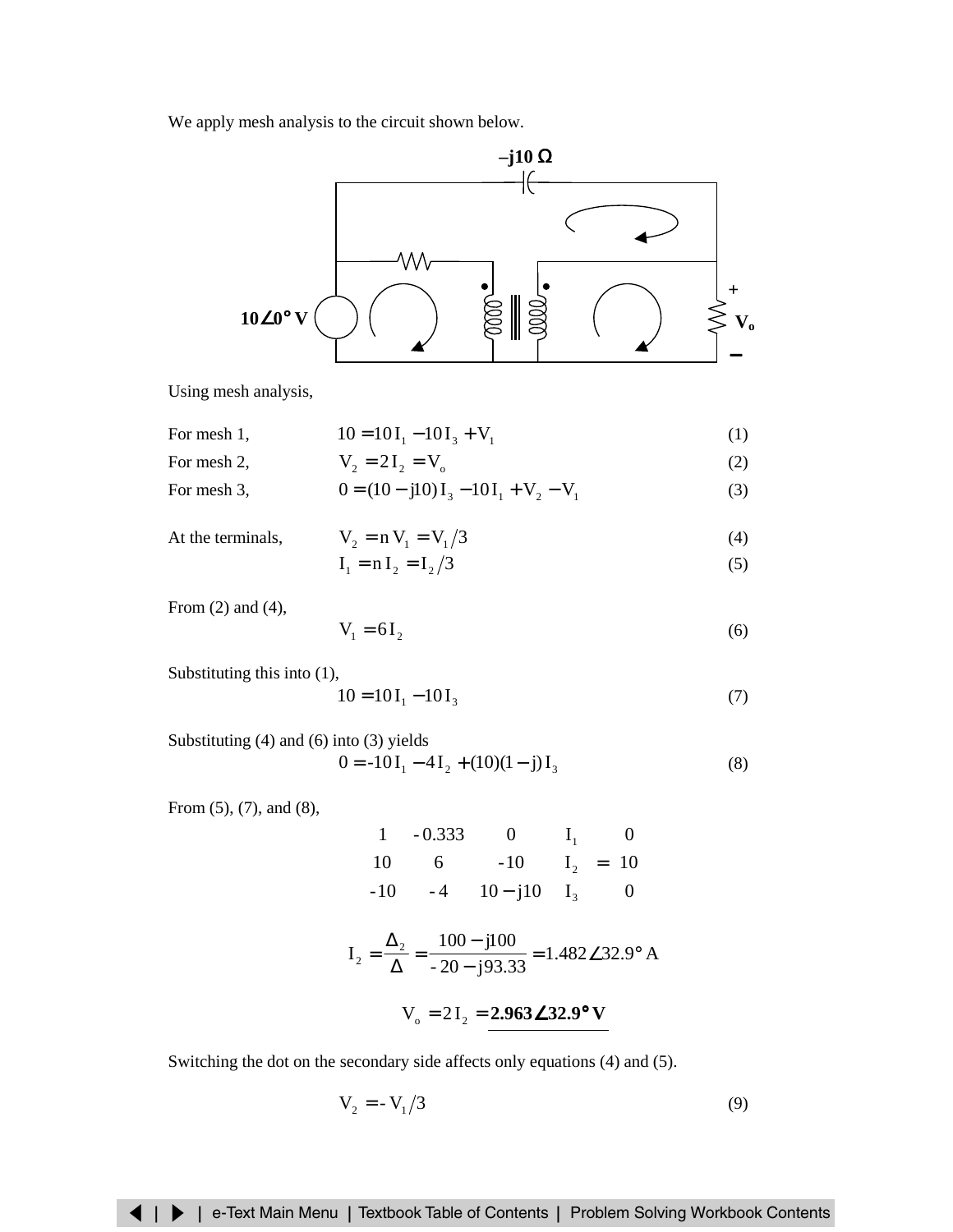$$
\mathbf{I}_1 = -\mathbf{I}_2/3\tag{10}
$$

<span id="page-17-0"></span>From (2) and (9),

$$
V_1 = -6I_2
$$

Substituting this into (1),

$$
10 = 10I1 - 10I3 - 6I2 = (23 - j5)I1
$$
 (11)

Substituting  $(9)$  and  $(10)$  into  $(3)$ ,

$$
0 = -10I_1 + 4I_2 + (10)(1 - j)I_3
$$
 (12)

From  $(10)$  to  $(12)$ , we get

$$
\begin{bmatrix} 1 & 0.333 & 0 \\ 10 & -6 & -10 \\ -10 & 4 & 10 - j10 \end{bmatrix} \begin{bmatrix} I_1 \\ I_2 \\ I_3 \end{bmatrix} = \begin{bmatrix} 0 \\ 10 \\ 0 \end{bmatrix}
$$

$$
I_2 = \frac{\Delta_2}{\Delta} = \frac{100 - j100}{-20 + j93.33} = 1.482 \angle -147.1^\circ A
$$

$$
V_0 = 2I_2 = \frac{2.963 \angle -147.1^\circ V}{2.963 \angle -147.1^\circ V}
$$

### **[THREE-PHASE TRANSFORMERS](#page-29-0)**

**Problem 13.13** *[13.53]* In order to meet an emergency, three single-phase transformers with 12,470/7200 V rms are connected in  $\Delta$  – Y to form a three-phase transformer which is fed by a 12,470-V transmission line. If the transformer supplies 60 MVA to a load, find :

- (a) the turns ratio for each transformer,
- (b) the currents in the primary and secondary windings of the transformer,
- (c) the incoming and outgoing transmission line currents.
- (a) Consider just one phase at a time.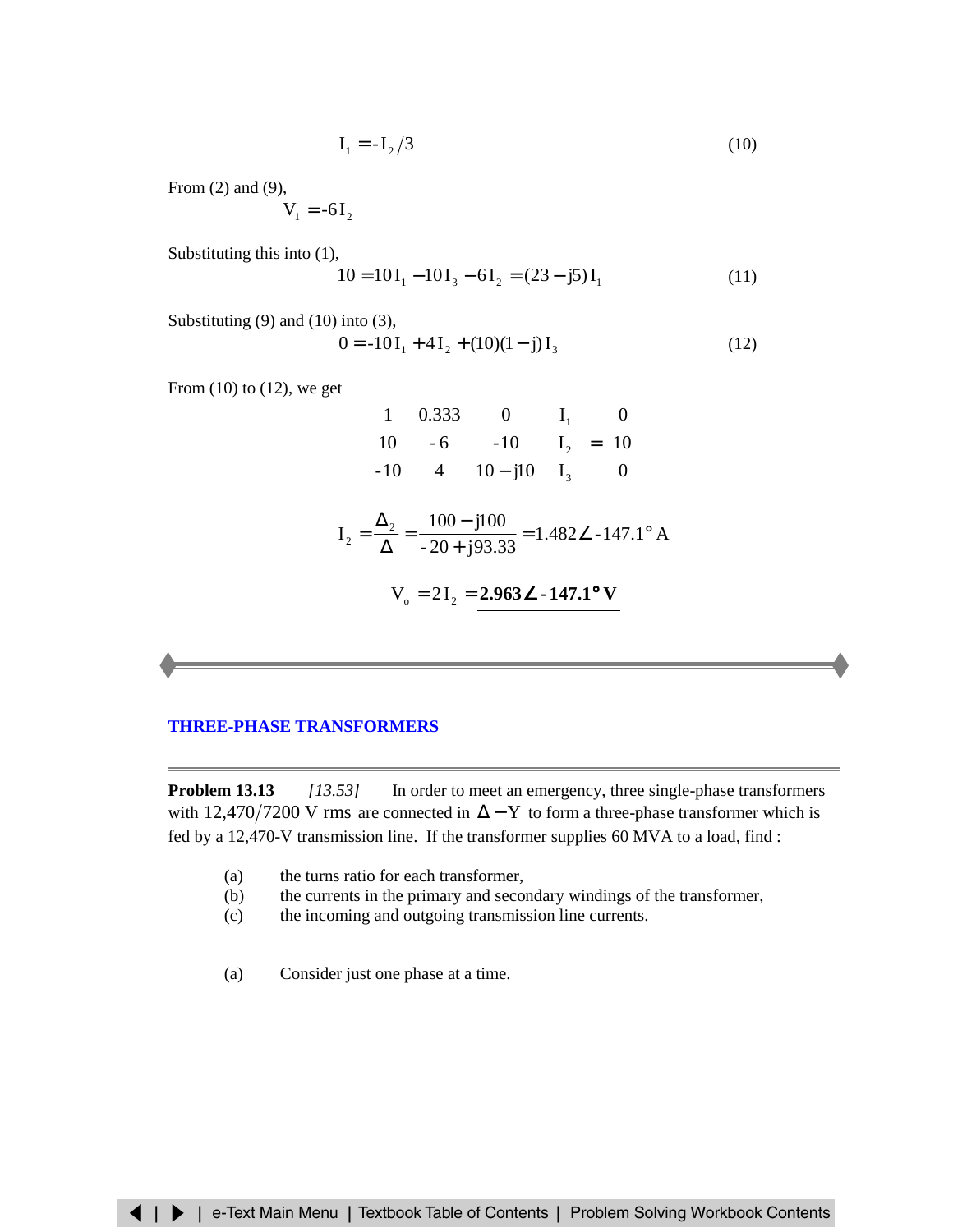<span id="page-18-0"></span>

$$
n = \frac{V_{L}}{\sqrt{3}V_{Lp}} = \frac{7200}{12470\sqrt{3}} = \frac{1}{3}
$$

(b) The load carried by each transformer is 
$$
60/3 = 20
$$
 MVA

Hence, 
$$
I_{Lp} = \frac{20 \text{ MVA}}{12.47 \text{ kV}} = \frac{1,604 \text{ A}}{1}
$$

$$
I_{Ls} = \frac{20 \text{ MVA}}{7.2 \text{kV}} = 2.778 \text{ A}
$$

(c) The current in each incoming line a, b, c is

$$
\sqrt{3} I_{Lp} = \sqrt{3} \times 1603.85 = 2,778
$$
 A

The current in each outgoing line A, B, C is

$$
\frac{2778}{n\sqrt{3}} = 4,812 \text{ A}
$$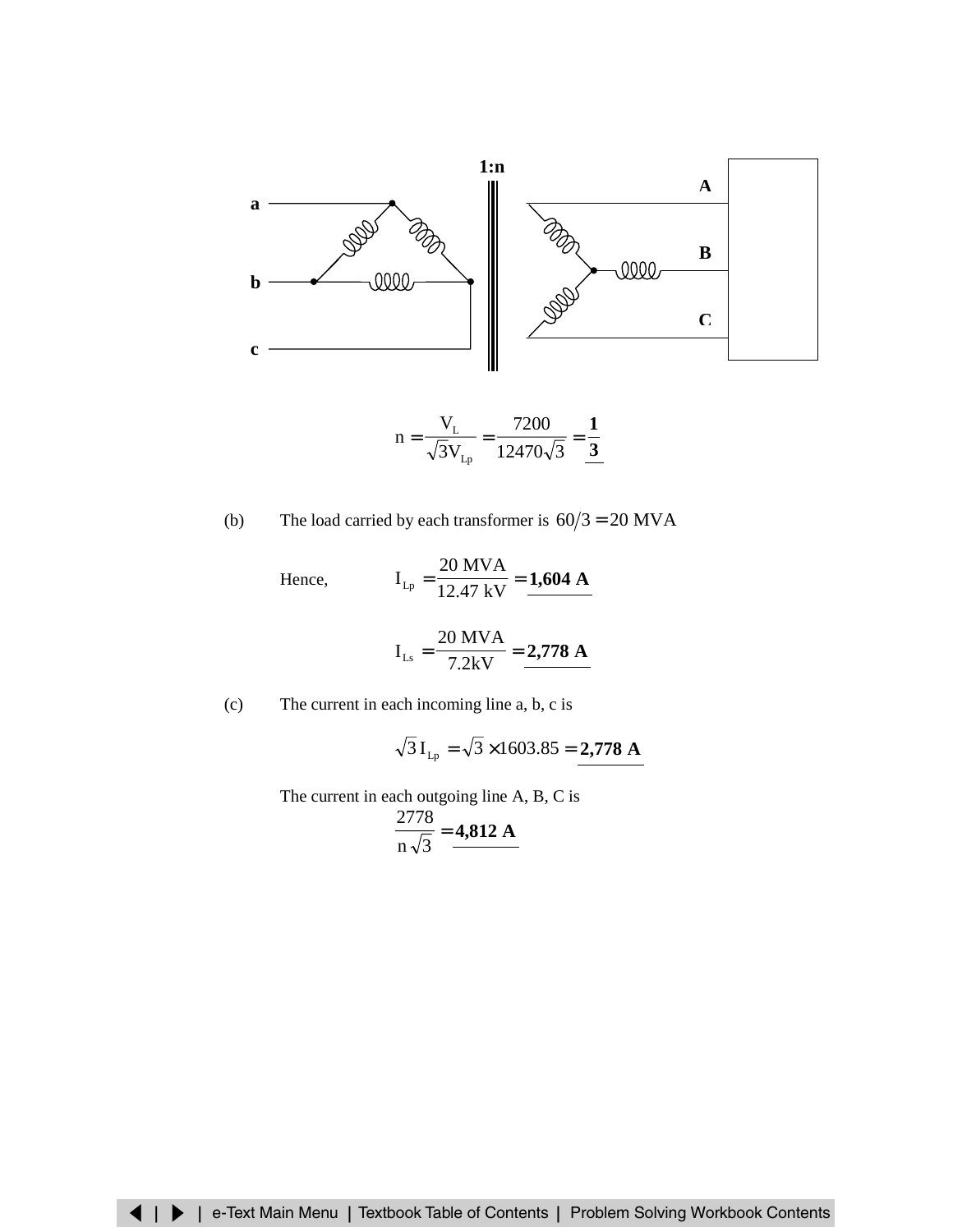### <span id="page-19-0"></span>**PSPICE ANALYSIS OF MAGNETICALLY [COUPLED CIRCUITS](#page-32-0)**

**Problem 13.14** *[13.63]* Use PSpice to find  $V_1$ ,  $V_2$ , and  $I_0$  in the circuit in Figure 13.1.



The schematic is shown below.



In the AC Sweep box, we type Total Pts = 1, Start Freq =  $0.1592$ , and End Freq =  $0.1592$ . After simulation, we obtain the output file which includes

| <b>FREQ</b>    | IM(V_PRINT1)   | IP(V_PRINT1)    |
|----------------|----------------|-----------------|
| $1.592 E - 01$ | $1.955 E+01$   | $8.332 E+01$    |
|                |                |                 |
| <b>FREQ</b>    | IM(V_PRINT2)   | $IP(V_P RINT2)$ |
| $1.592 E - 01$ | $6.847 E + 01$ | $4.640 E+01$    |
|                |                |                 |
| <b>FREQ</b>    | IM(V_PRINT3)   | IP(V_PRINT3)    |
| 1.592 E-01     | $4.434 E - 01$ | $-9.260 E+01$   |